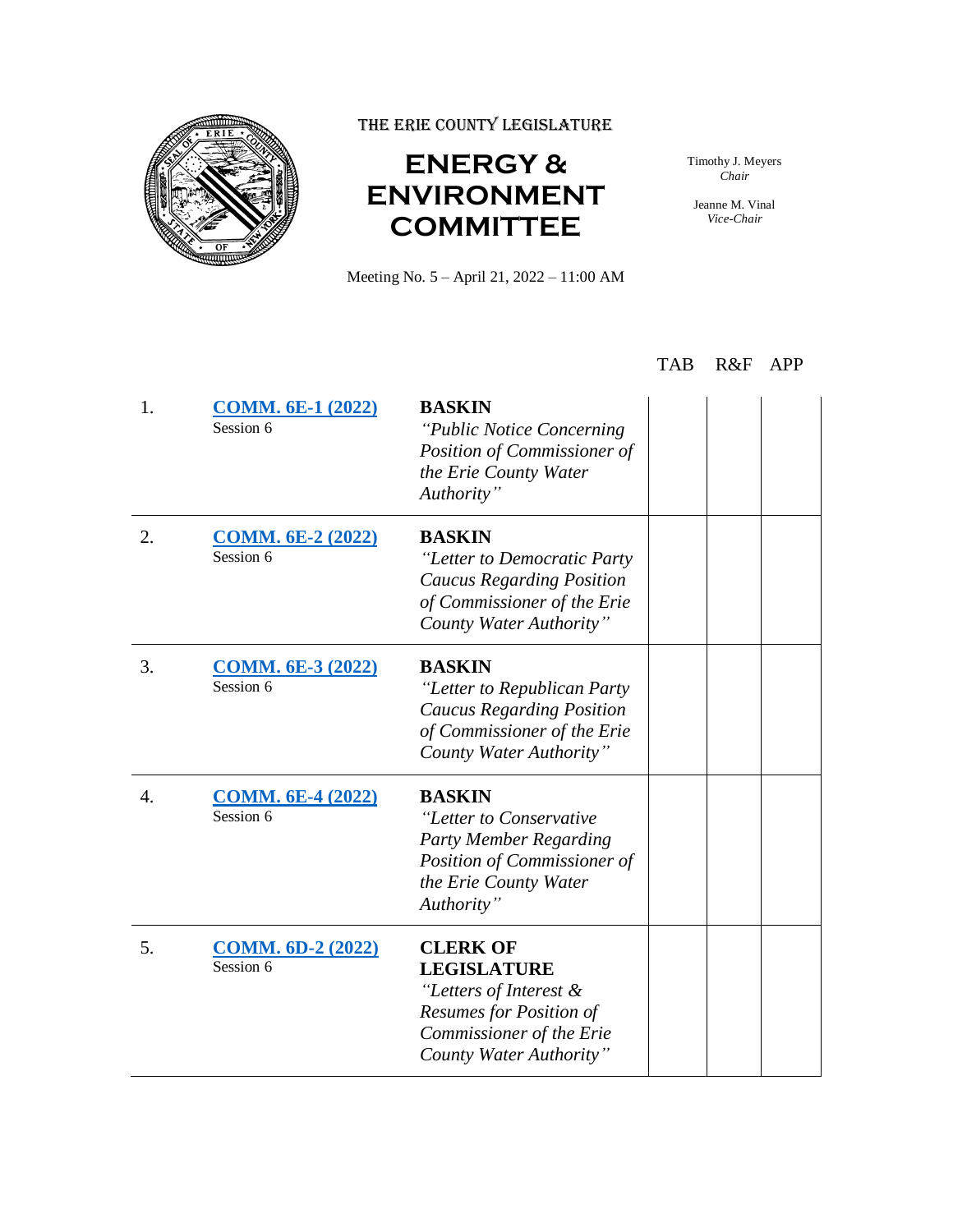| 6.  | LL INTRO. 1-1 (2022)<br>(2022)<br>Session 7 | TODARO, GREENE,<br><b>LORIGO &amp; MILLS</b><br>"A Local Law Authorizing<br>Twelve and Thirteen-Year-<br>Old Licensed Hunters to<br>Hunt Deer with a Firearm or<br><b>Crossbow During Hunting</b><br>Season with the Supervision<br>of a Licensed Adult" |  |  |
|-----|---------------------------------------------|----------------------------------------------------------------------------------------------------------------------------------------------------------------------------------------------------------------------------------------------------------|--|--|
| 7.  | <b>COMM. 7E-6 (2022)</b><br>Session 7       | <b>BASKIN</b><br>"Letter Regarding<br>Interviews for Position of<br>Commissioner of the<br>ECWA"                                                                                                                                                         |  |  |
| 8.  | <b>COMM. 7E-7 (2022)</b><br>Session 7       | <b>MEYERS</b><br>"Letter Concerning Public<br>Meeting for Interviews for<br>Position of Commissioner of<br>the ECWA"                                                                                                                                     |  |  |
| 9.  | <b>COMM. 7E-24 (2022)</b><br>Session 7      | <b>COUNTY EXECUTIVE</b><br>"WNY Stormwater Coalition<br>- Rain Barrel/Compost Bin<br>Subsidy Project"                                                                                                                                                    |  |  |
| 10. | <b>COMM. 7E-25 (2022)</b><br>Session 7      | <b>COUNTY EXECUTIVE</b><br>"ECSD No. 3 - Engineer<br>Term Contract Agreement"                                                                                                                                                                            |  |  |
| 11. | <b>COMM. 7E-26 (2022)</b><br>Session 7      | <b>COUNTY EXECUTIVE</b><br>"Community Climate Action<br><b>Plan Editing Services</b><br>Agreement"                                                                                                                                                       |  |  |
| 12. | <b>COMM. 7E-27 (2022)</b><br>Session 7      | <b>COUNTY EXECUTIVE</b><br>"Extension of Household<br>Hazardous Waste &<br><b>Conditionally Exempt Small</b><br>Quantity Generator<br>Contracts"                                                                                                         |  |  |